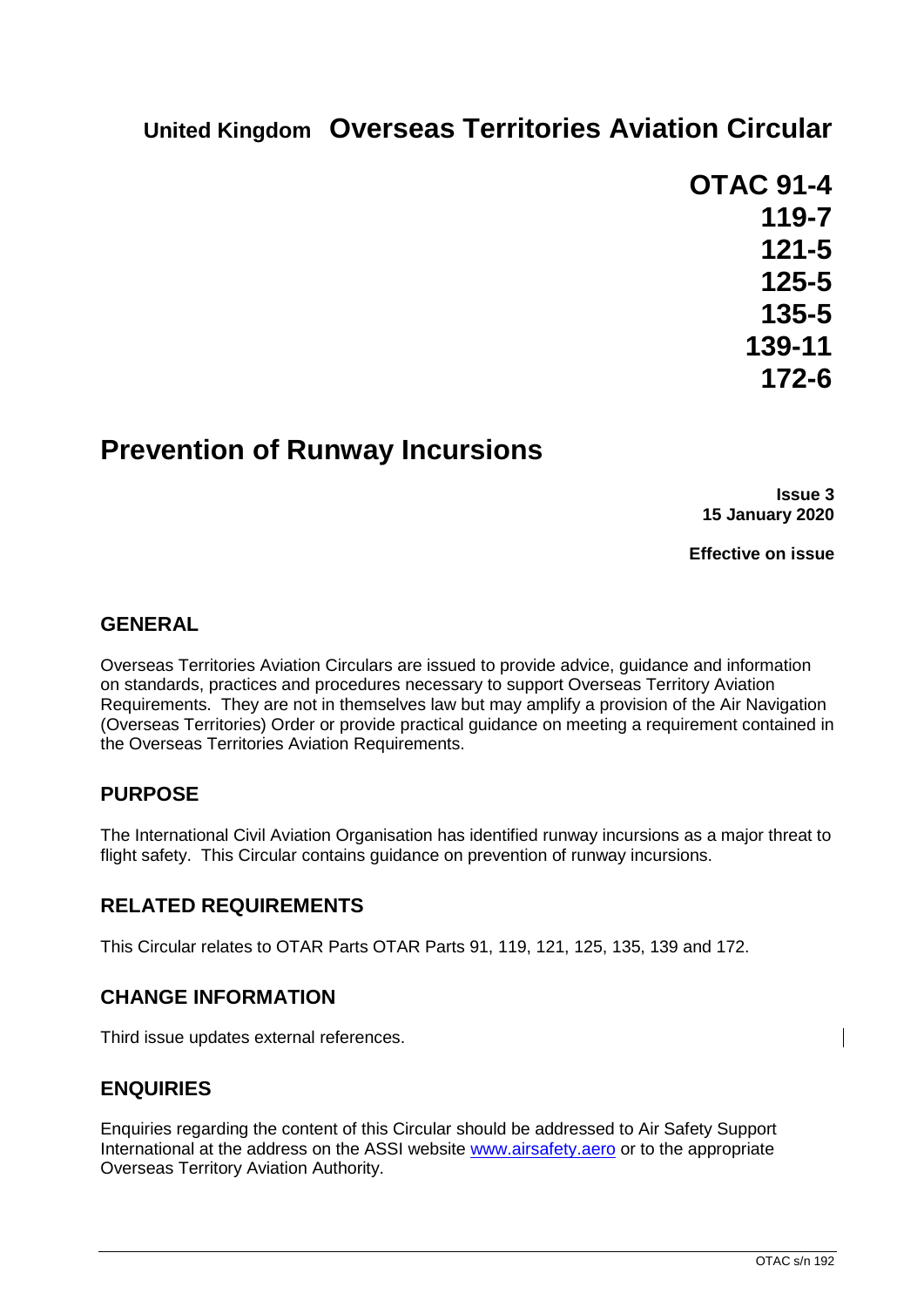## **Table of Contents**

| 1              |  |
|----------------|--|
| $\overline{2}$ |  |
| $\mathbf{3}$   |  |
| 4              |  |
| 5              |  |
| 6              |  |
|                |  |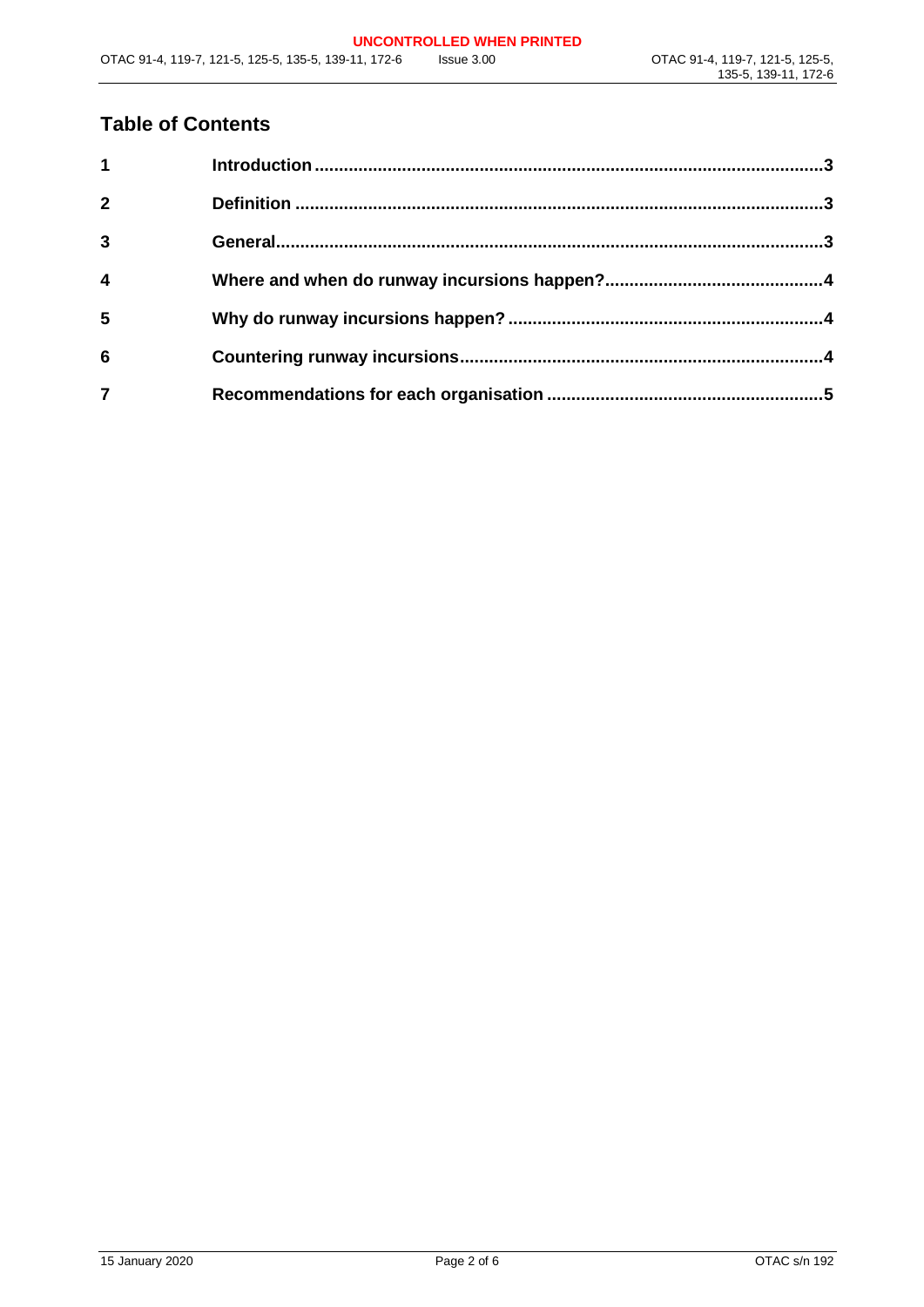## <span id="page-2-0"></span>**1 Introduction**

- 1.1 Research by ICAO and others has determined that runway incursions have been a significant factor in a number of accidents. The worst aviation accident ever occurred as a result of an incursion, and involved 2 Boeing 747 aircraft at Tenerife Los Rodeos aerodrome in fog. Accidents with fatal consequences have also occurred at numerous other airports, including Milan Linate.
- 1.2 Prevention of runway incursion events has been accorded a high priority by ICAO as a means of enhancing flight safety and preventing accidents. Runway incursion prevention will involve many agencies – aerodrome operators, aircraft operators and air traffic service providers amongst others. Prevention programmes will require co-ordinated action between the various agencies involved.
- 1.3 For aerodromes, a runway incursion prevention programme will form one part of a comprehensive runway safety programme.
- 1.4 This Circular provides some guidance on runway incursion prevention to agencies in the Territories.

#### <span id="page-2-1"></span>**2 Definition**

2.1 ICAO defines a runway incursion as:

"Any occurrence at an aerodrome involving the incorrect presence of an aircraft, vehicle or person on the protected area of a surface designated for the landing and take-off of aircraft."

- 2.2 This is not a precise definition, but a useful and concise means of determining whether an incursion has occurred is to consider whether the obstacle limitation surfaces associated with the runway are penetrated by the intruder. Essentially an intruding object would constitute an obstacle to aircraft taking off or landing, even if an aircraft is not doing so at the time of incursion.
- 2.3 Note that the ICAO definition does not include wildlife. Guidance on wildlife management can be found in OTAC 139-6.

#### <span id="page-2-2"></span>**3 General**

- 3.1 Runway incursions have been identified as a critical flight safety hazard by a number of States and have been a factor in a number of aircraft accidents. With the historical and predicted growth in air traffic and the consequential rise in aircraft movements, the incidence of runway incursion has increased, and is set to do so in future unless preventative measures are taken.
- 3.2 A number of States have implemented prevention plans, an example of which is the European Action Plan for Prevention of Runway Incursions:

[http://www.eurocontrol.int/sites/default/files/publication/files/european-action-plan](http://www.eurocontrol.int/sites/default/files/publication/files/european-action-plan-prevention-runway-incursions2.0.pdf)[prevention-runway-incursions2.0.pdf](http://www.eurocontrol.int/sites/default/files/publication/files/european-action-plan-prevention-runway-incursions2.0.pdf)

*Note: this is a large download (7Mb)*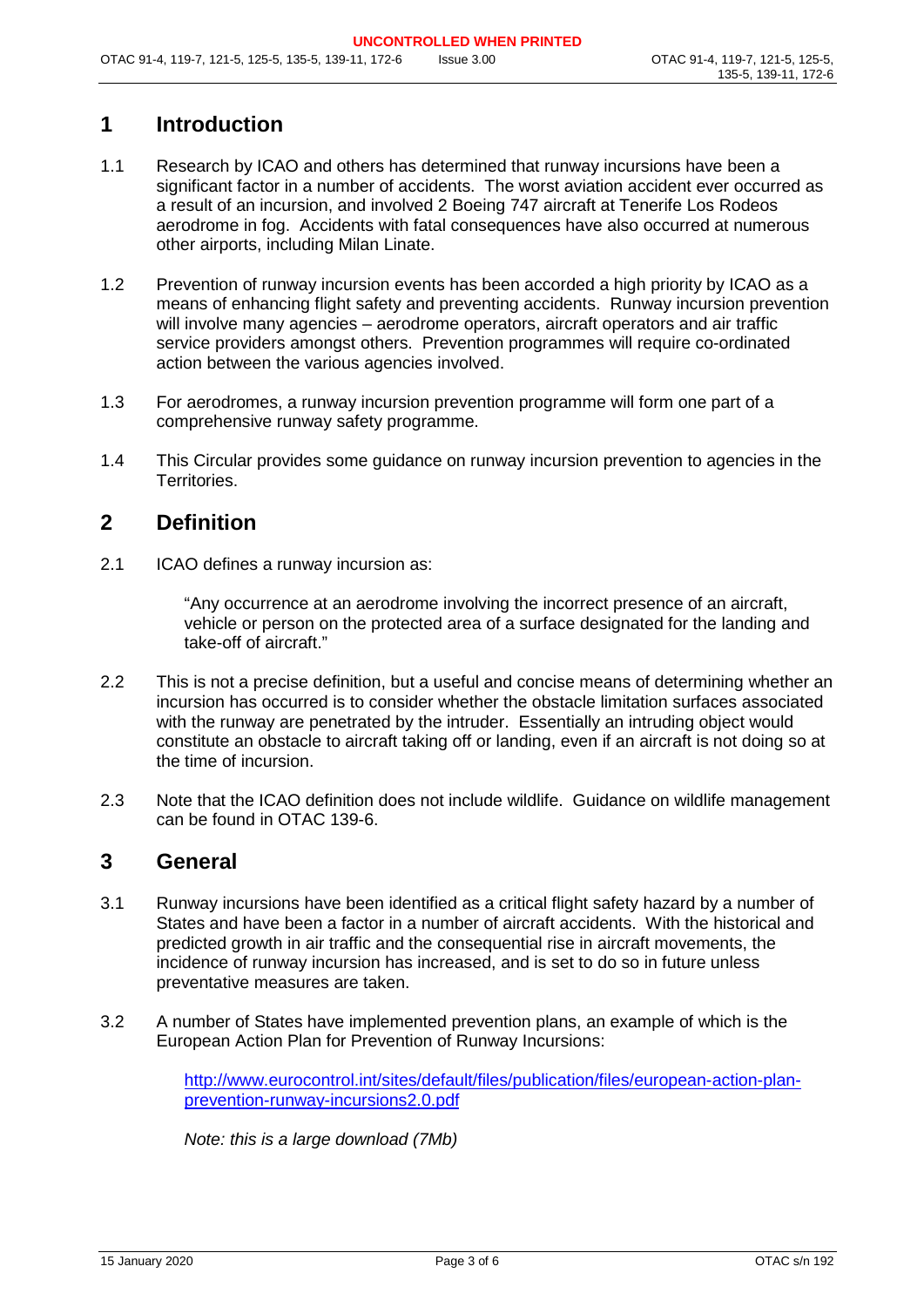## <span id="page-3-0"></span>**4 Where and when do runway incursions happen?**

- 4.1 Runway incursions can occur at any aerodrome at any time and involve any type of aircraft, vehicle or person.
- 4.2 In good weather pilots or Air Traffic Service staff are often able to detect intruding traffic visually and initiate appropriate avoidance action. Catastrophic results are usually avoided, but the potential is certainly there.
- 4.3 In poor weather the probability of successful detection and timely avoidance is lower. The risk of catastrophic outcome is therefore higher for each event. The collisions at Tenerife Los Rodeos and Milan Linate both occurred in fog, which gave no opportunity for the pilots concerned to take avoiding action.

## <span id="page-3-1"></span>**5 Why do runway incursions happen?**

5.1 There are many reasons why runway incursions occur, and a reading of accident reports where runway incursion was a factor will highlight many of these. The report of the Milan Linate accident is particularly instructive:

http://www.aaiu.ie/sites/default/files/ANSV%20Italy%20Accident%20Boeing%20MD-87%20SE-DMA%20and%20Cessna%20D-IEVX%20Milan%20Linate%20Airport%202001-10-08.pdf

- 5.2 Runway incursions occur because of inevitable human failings which human factors engineering have not anticipated or adequately mitigated. These failings can take many forms:
	- 5.2.1 lack of comprehension of instructions such as clearances due to poor communications quality or cultural differences;
	- 5.2.2 confusion caused by lack of clarity in instructions, markings, signage, lighting and publications;
	- 5.2.3 susceptibility to suggestion caused by cultural or commercial factors;
	- 5.2.4 loss of situational awareness; and
	- 5.2.5 distractions and excessive workload.

#### <span id="page-3-2"></span>**6 Countering runway incursions**

6.1 Firstly, study available reference material for ideas on addressing the problems. The hyperlinks in this Circular are a good place to start, and there are other materials provided by larger aviation regulators here:

6.1.1 FAA: http://www.faa.gov/airports/airport\_safety/call\_to\_action/.

#### 6.1.2 UK CAA:

[http://publicapps.caa.co.uk/modalapplication.aspx?catid=1&pagetype=65&appid=](http://publicapps.caa.co.uk/modalapplication.aspx?catid=1&pagetype=65&appid=11&mode=detail&id=5661) [11&mode=detail&id=5661](http://publicapps.caa.co.uk/modalapplication.aspx?catid=1&pagetype=65&appid=11&mode=detail&id=5661)

6.2 Ensure that runway incursions are accorded a high priority in the aerodrome operator's safety management system. The incidence of runway incursions should be monitored for a trial period to determine the scale of the problem. Any runway incursion incidents must be investigated to determine causal factors. Any causal factor trends will need to be addressed, and this is best done through the safety management system.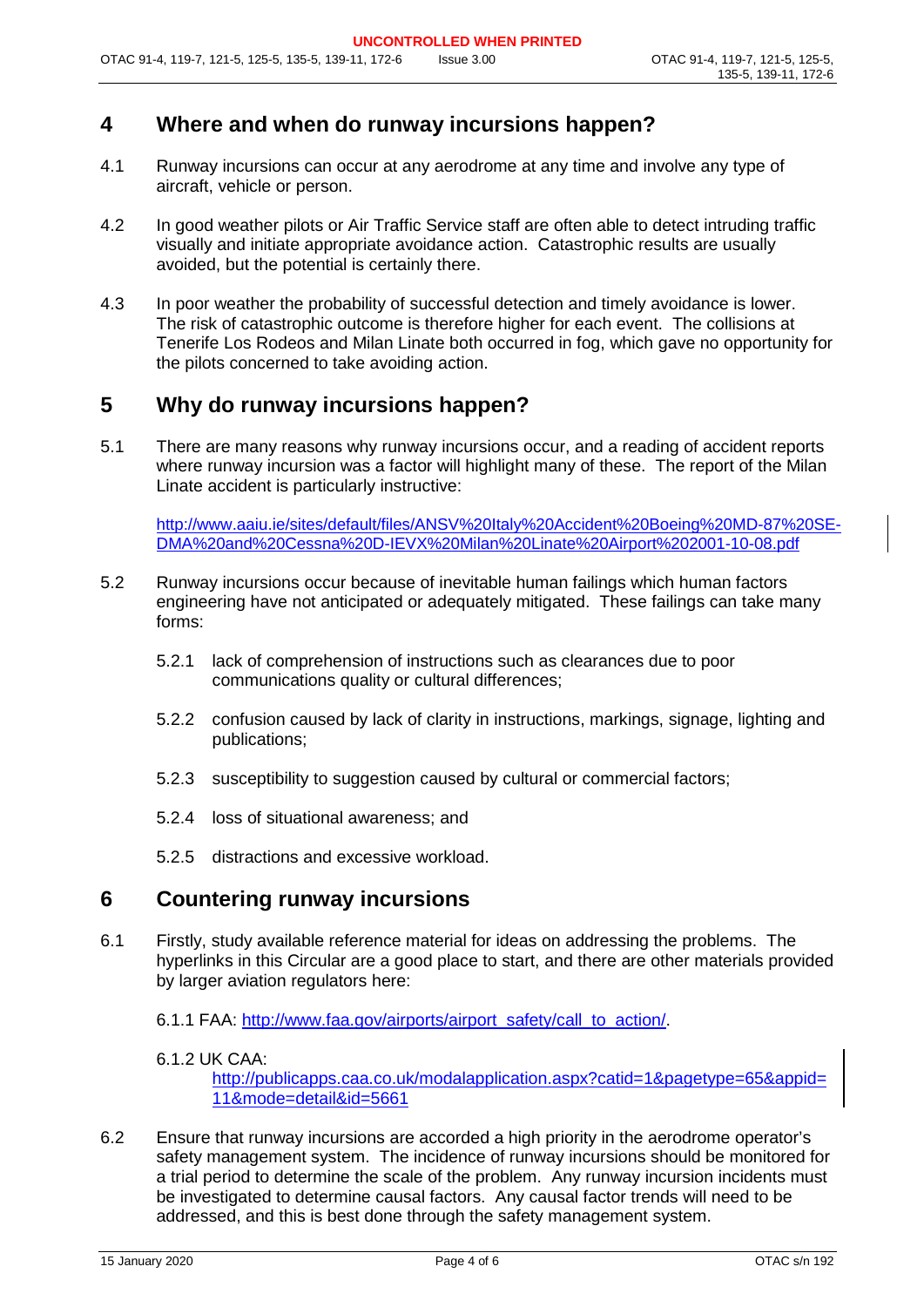- 6.3 All runway incursion incidents must be reported through the Mandatory Occurrence Reporting System (MORS). Such reports contribute to global statistics and research into runway incursions, which in turn leads to the internationally co-ordinated development of countermeasures.
- 6.4 Establish an appropriate Runway Safety Programme to reduce runway incursions. Ensure that the action plan addresses all agencies operating at the aerodrome, and that the Runway Safety Programme is managed by a multi-disciplinary Runway Safety Team. The Runway Safety Team may be a standalone committee or part of an existing aerodrome safety committee.
- 6.5 Ensure that an aerodrome-wide runway safety awareness campaign is undertaken.
- 6.6 Ensure that internal safety audit teams are tasked specifically to ensure that aerodrome facilities comply with ICAO SARPS and OTARs.

#### <span id="page-4-0"></span>**7 Recommendations for each organisation**

#### 7.1 **Aerodrome operators**

- 7.1.1 Ensure that all markings, signs and lights are compliant with standards, serviceable, and effective in all conditions. Ensure that the airport maintenance programme is effective in maintaining serviceability.
- 7.1.2 Ensure that all airport users are trained in airside movement and are familiar with airside procedures, and that personnel driving vehicles airside are licensed and competent to do so, including in the use of radios. Ensure that the Aerodrome Manual, local regulations and procedures, training and guidance materials are kept up to date and are promulgated properly.
- 7.1.3 During work in progress or other temporary changes, ensure that all aerodrome users are familiar with the changes and their effect on airside operations. Ensure any changes to airside procedures are properly notified and promulgated.
- 7.1.4 Undertake the necessary risk analyses for changes to airside aerodrome infrastructure or procedures. Ensure that perimeter fencing is adequate and frequently inspected to prevent incursion by wildlife or persons.

#### 7.2 **Air Traffic Service providers**

- 7.2.1 Ensure proper use of correct radio telephony procedures. Ensure correct language and phraseology is used. Do not tolerate non-standard radio telephony usage by aerodrome users. In particular, use full callsigns to avoid confusion.
- 7.2.2 Ensure that clearances issued to aircraft and vehicles are unambiguous and read back correctly, particularly when giving clearance to enter the runway. Where there is any suspicion of miscomprehension, repeat the clearance.
- 7.2.3 Ensure clearances are passed to pilots at periods of low workload, preferably whilst aircraft is stationary, and not prior to runway crossing. Avoid the use of conditional clearances (eg "after the landing *nnnn* line up runway 26, *callsign*").